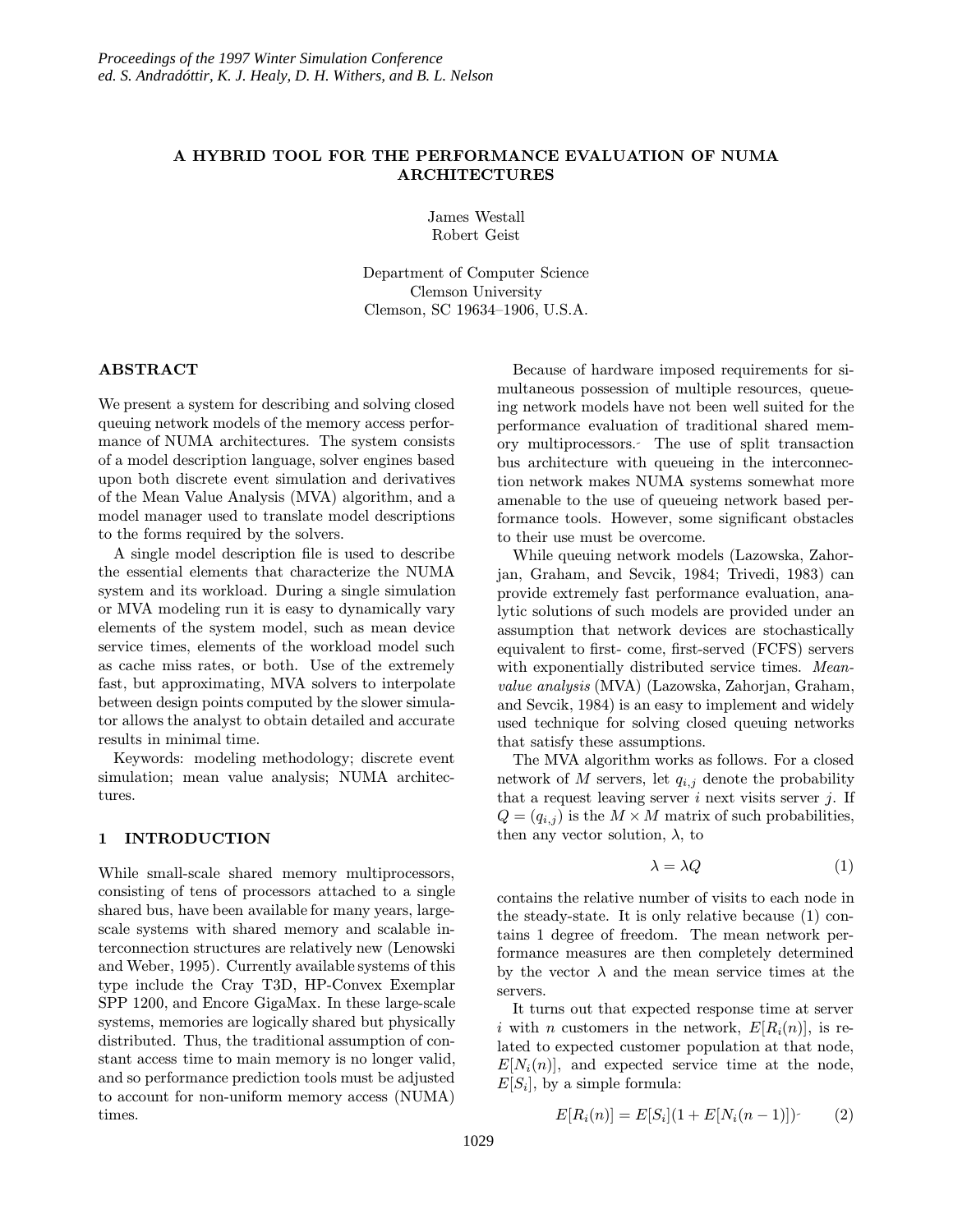

Figure 1: A two-server network.

This is the key observation of the MVA technique. Two applications of Little's theorem relate expected node throughput,  $E[T_i(n)]$ , to each of these measures:

$$
E[T_i(n)] = \frac{n}{\sum_{j=1}^{M} \frac{\lambda_j}{\lambda_i} E[R_j(n)]}
$$
(3)

$$
E[N_i(n)] = E[T_i(n)] \times E[R_i(n)] \qquad (4)
$$

The MVA technique starts with  $E[N_i(0)] = 0$ , and then repeatedly applies equations  $(2)$  -  $(4)$  until network customer population,  $n$ , reaches the desired level.

However, most devices in the NUMA architecture (memories, buses) have deterministic (constant) service times rather than exponential, and thus violate the assumptions implicit in MVA. MVA solutions of queuing networks having servers with deterministic service times overestimate device contention and so underestimate architecture performance.

As an example, consider the 2-server cycle shown in figure 1. Each server has a mean delay of  $E[S]$ . Here  $\lambda = (1, 1)$ , and so we obtain, for each node,

$$
E[R_i(1)] = E[S]
$$

$$
E[T_i(1)] = 1/(2E[S])
$$

$$
E[N_i(1)] = 1/2
$$

and so

$$
E[R_i(2)] = (3/2)E[S]
$$

Note, however, that if a 2-customer, 2-server cycle had constant service times with value  $E[S]$  at each server, the customers would ultimately move in tandem between the servers, each experiencing no queuing delay at all, and so we would have

$$
E[R_i(2)] = E[S],
$$

that is, 2/3 of the MVA value given above. This is the essence of the inaccuracy in using standard analytic solutions of closed queuing network models when representing networks with deterministic servers.

Discrete event simulation can, of course, provide extremely accurate estimates. However, it is usually too slow to allow a system designer to explore the relative merits of a vast range of potential hardware and workload configurations.

An analytic approximation technique that we term "mean-based iterative estimation" has been used by several authors. A general model of multiprocessor systems with multiple memory modules was built by Vernon and Holliday (1986) using a timed Petri net, where the transition holding times were deterministic or geometric. A more recent variation on meanbased iterative estimation, due to Sevcik and Zhou (1993) appears to be extremely accurate in estimating mean network cycle time for a wide range of potential NUMA architectures.

In (Geist, Smotherman, and Westall, 1996) and (Geist and Westall, 1996) we describe an alternative analytic technique for estimating performance indices of NUMA architectures. Our technique is based on modifications to the Mean Value Analysis (MVA) technique for solving a closed, multi-chain queuing network model. It employs an iteration to convergence to obtain node utilizations and thus draws from both the Sevcik-Zhou approach and the theory of queuing networks.

Our technique, called Deterministic Service Approximation (DSA) has been shown to provide very accurate results over a range of problems, but we have not been able to establish bounds on its error. Thus, the technique is particularly appropriate for inclusion in a hybrid solution system that employs simulation to establish foundation data points and the fast analytic solver to interpolate between them.

A considerable amount of data is required to define a model of a NUMA system and the characteristics of its workload. When a hybrid solution system is employed it is particularly desirable that:

- the model description be completely de-coupled from the model solution
- both the simulation and the analytic solvers be driven by the identical model description.

In the remainder of the paper we describe an approach to satisfying those objectives. In section 2 we review closed queuing networks and describe how transaction routing is specified in multi-chain models having intra-chain routing requirements that are dependent on the present state of a transaction. We describe the structure of our model description language in section 3 and show how it is used by the model manager in section 4. In section 5 we provide an example application to a hypothetical 8-processor architecture. Conclusions follow in section 6.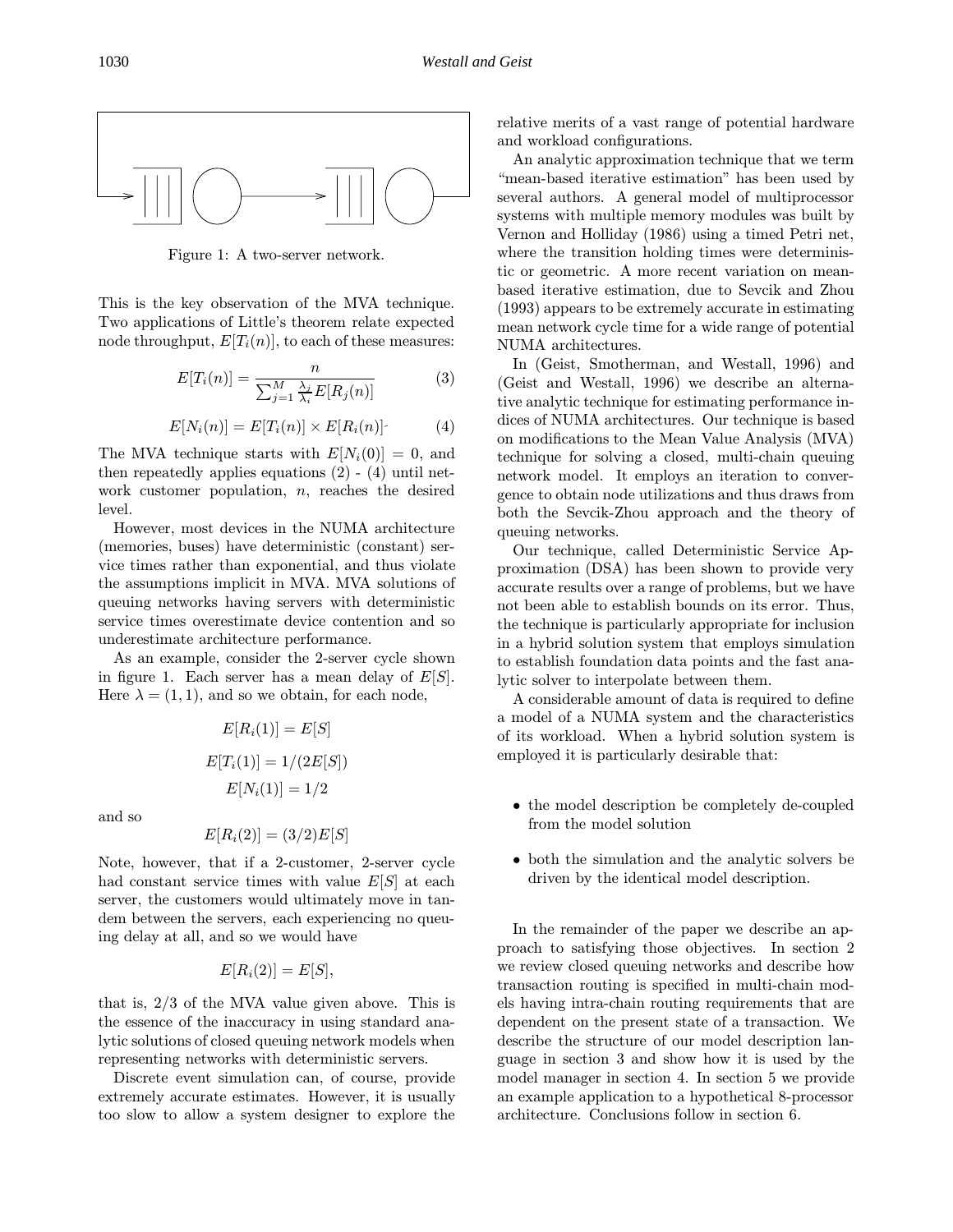

Figure 2: A hypothetical NUMA system



Figure 3: Routing classes for chain 0

# 2 QUEUING NETWORK MODELS

A closed queuing network consists of a collection of servers along with a fixed number of transactions that flow among the servers. An example of such a model is shown in figure 2. We use the term system model to refer to the part of a model specification that defines the servers and their associated service characteristics. Service characteristics include queuing discipline, server capacity, and service time distribution. We assume FCFS servers with capacity one transaction. We support only exponential and deterministic service times.

The term workload model refers to the part of a specification that defines the number of transactions and their routing as the flow from server to server. In simple CQN models, the routing of transactions flowing among the servers is defined by a single matrix Q of branching probabilities. The value of  $Q(i, j)$  specifies the probability that a transaction completing service at server i will proceed to server j. Such queueing networks are referred to as single chain networks because all transactions are routed in a stochastically identical way.

In contrast, transactions (memory references) issued by one CPU in a NUMA system migrate through the memory subsystem (tag and data caches, busses,

and memories) but always return to the CPU that issued the transaction. Thus, the routing behavior of the system cannot be specified by a single matrix of branching probabilities. In the standard terminology of CQN's, a unique routing chain must be associated with each processor. In multi-chain queueing network a unique matrix of branching probabilities,  $Q_c(i, j)$ , must be specified for each independently routed chain c. Thus, in a NUMA model, one would expect to have to specify a routing matrix for each processor.

Further complicating the issue is the fact that the routing behavior of a transaction within a given routing chain of a NUMA model cannot be specified by a single matrix that specifies the branching probabilities among devices. Each memory access transaction proceeds outward to the storage element that contains the target data item, but then returns directly to the CPU that issued it. Therefore the outbound path of the transaction is stochastic, but the return path is deterministic. In the example system of figure 2, when an outbound transaction associated with  $CPU_0$  completes service at  $Bus_0$ , it might proceed to Mem<sub>-0</sub>, MCache0, TCache0, SCIIntf<sub>-0</sub>, or another L2 cache. However, an inbound transaction associated with  $CPU_0$  must necessarily proceed to  $L2_0$ after receiving service at Bus 0.

If each physical server is viewed as a collection of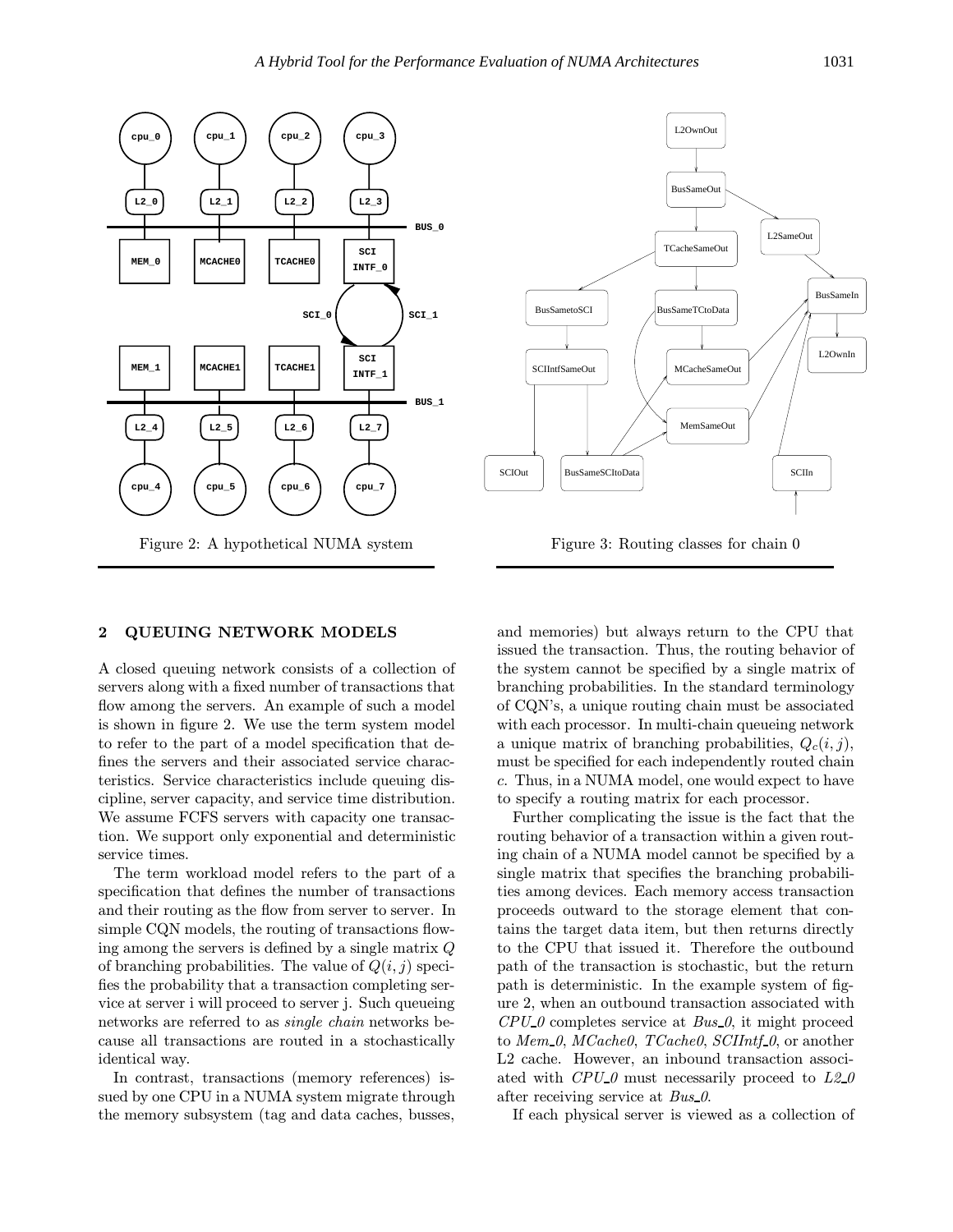logical service classes, it is possible to specify the routing behavior of a given chain  $c$  with a single matrix  $Q_c$ . The service classes used in routing chain 0 transactions in our example system are shown in figure 3.  $Bus_0$  server classes include logical service classes BusSame In and BusSame Out. A chain 0 transaction leaving *BusSame\_In* proceeds to server class  $L2Own\_In$  with probability 1.0, but a chain 0 transaction leaving *BusSame* Out proceeds stochastically to a class associated with one of the devices Mem 0, MCache0, TCache0, or SCIIntf 0. When this approach is used, the value of  $Q_c(i, j)$  specifies the probability that a transaction completing service at logical service class  $i$  will proceed to logical service class j.

For the eight processor system shown in figure 2, we use 27 different logical service classes. A subset of these is shown in figure 3. Since an inbound transaction associated with chain 1 proceeds to server L2 1 instead of  $L2_0$  it would appear that each of the eight routing chains requires a unique 27 by 27 matrix of branching probabilities. However, only one such matrix is required if the workload possesses a sufficient degree of symmetry. In this case a single set of service classes can be used to characterize the routing of all chains and the Q matrix used for chain 0 defines the branching probabilities of the remaining chains. The requirement that, at the physical server level, routing be chain dependent is met through the use of a single mapping function that binds logical service class to physical server in a chain dependent way.

# 3 THE MODEL DESCRIPTION LAN-GUAGE

In this section we discuss the model description language in the context of the example system of figures 2 and 3. The system consists of two four-processor boards that are connected by an SCI (scalable coherent interconnect) type bus. Each processor has a private L2 cache. A local bus connects the L2 caches, the local memory, a level 3 memory cache, a tag cache, and a combined directory and SCI interconnect controller. The interconnect between the two boards is modeled as a slotted ring consisting of two unidirectional segments capable of overlapped operation.

# 3.1 THE SYSTEM MODEL

The first section of the model description file defines the physical device classes. Each physical device class has four parameters: the name of the device class; the number of instances; the service discipline (only E (exponential) and D (deterministic) are supported); and the mean service time in processor cycles.

Device Classes

| $CPU_{++}$                     | 8 L E L                        | 6.66667 |
|--------------------------------|--------------------------------|---------|
| $L2_{\scriptscriptstyle\rm D}$ | 8 LED LE                       | 6.00    |
| Memar                          | $2_{11}$ D <sub>11</sub> 20.00 |         |
| MCache <sub>u</sub>            | $2_{11}$ D <sub>11</sub> 10.00 |         |
| $TCache_{11}$                  | $2_{11} D_{11} 1.00$           |         |
| Bus∩                           | $2_{11}$ D <sub>11</sub>       | 4.00    |
| $SCIIntf_{11}$                 | $2_{11}$ $D_{11}$              | 4.00    |
| $\mathtt{SCI}_{\cup}$          | $2_{11}$ $D_{11}$              | 6.00    |
|                                |                                |         |

The CPU service time of 6 2/3 implies that there is an average of 6 2/3 cycles between level one cache misses. Service time values used here do not reflect the characteristics of any real system.

## 3.2 THE WORKLOAD MODEL

The first section of the workload model defines both the logical service classes used in routing and the function used to bind service classes to physical devices in a chain dependent way. Each physical device class must have at least one logical service class. Each service class has three parameters: the service class name (which by convention begins with the device class name); the associated device class name; and an expression that computes the relative device number within the physical device class as a function of the chain identifier. In the example shown below the class  $BusSame\_Out$  maps to  $Bus\_0$  for chains 0, 1, 2, and 3 but maps to Bus 1 for chains 4, 5, 6, 7.

#### Service Classes

{

}

| $CPU_{++}$            | $CPU_{++}$       | chainid              |
|-----------------------|------------------|----------------------|
| L20wn_0ut…            | $L2_{\perp}$     | chainid              |
| $L20wn_In_{++}$       | $L2_{\perp}$     | chainid              |
| BusSame Out           | $Bus_{11}$       | chainid $/4$         |
| BusSame_In            | Bus <sub>u</sub> | chainid $/4$         |
| $BusSame\_TOSCI_{++}$ | Busıl            | chainid $/4$         |
| BusSame ToDatan       | $Bus_{11}$       | chainid $/4$         |
| $MemSame_Out_{++}$    | Mem i            | chainid $/4$         |
| MemOther Out.         | Mem              | $1 -$ chainid /<br>4 |
| $MCacheSame_Out_{11}$ |                  | MCache chainid / 4   |
|                       |                  |                      |
|                       |                  |                      |
|                       |                  |                      |
|                       |                  |                      |

The remainder of the workload model definition is used to define the Q matrix for chain 0. It is here that "end user" measures such as miss rates must be mapped to service class branching probabilities. The mapping must be manually performed in C language statements as shown below. This is clearly the most tedious and error prone step in the model definition process, but we know of no general way to automate it. (It is possible to provide post- definition tests for inconsistent and incomplete specification, and we do so.)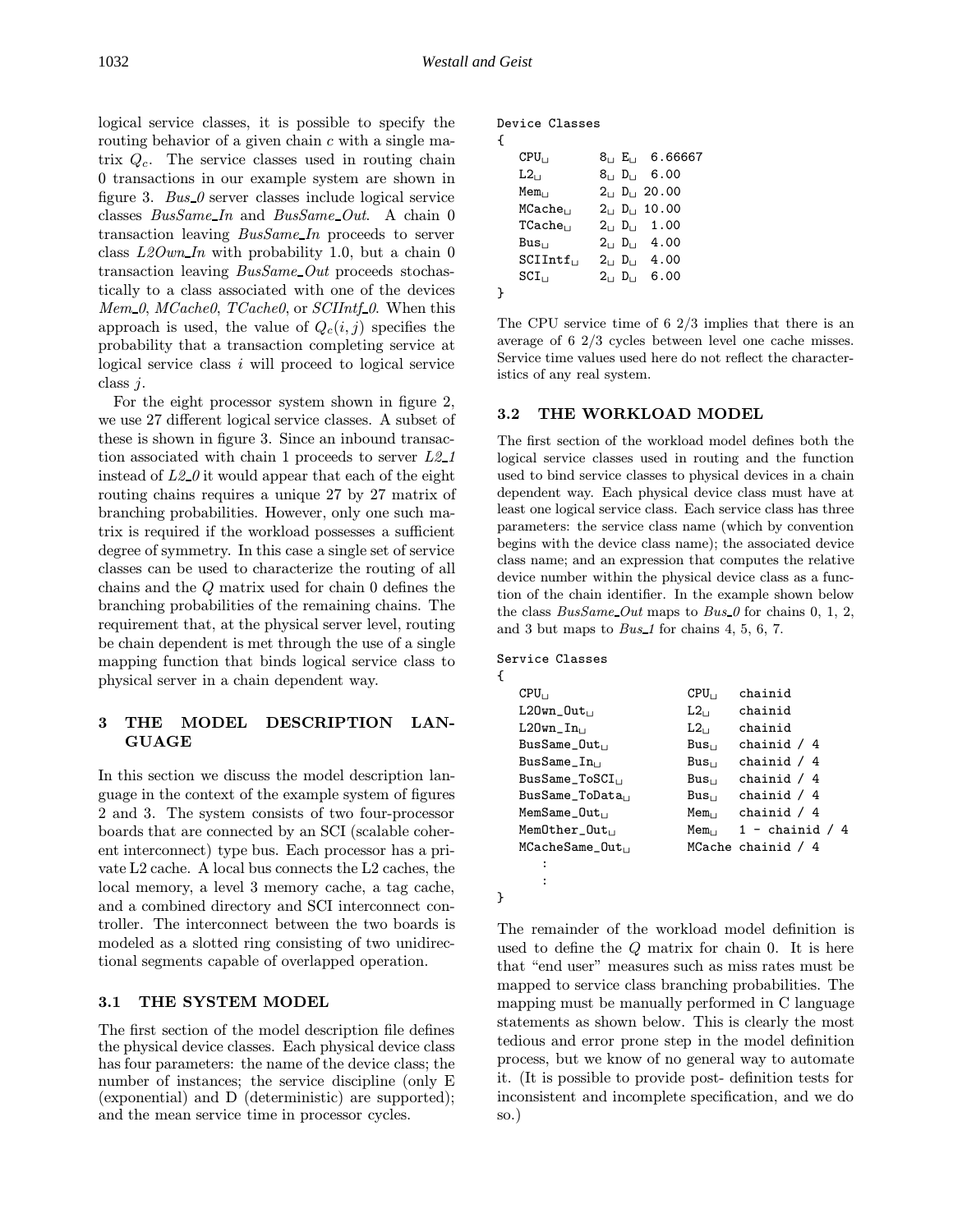The variables and parameters sections are used to construct expressions that define service class branching probabilities in the routing section, which follows. Variables are initialized once by the model manager, exported to the application, and are not touched by the model manager thereafter. They may be varied by the application during a modeling run. For example, in a given study L2MissRate might be varied from 0.02 to 0.20 in steps of 0.02.

#### Variables

```
{
```

```
L2MissRate_1 0.50
   LocRef_{11} 0.50
      L2Local<sub>U</sub> 0.10
      MCacheLoc<sub>□</sub> 0.20
      MemLocal<sub>\parallel</sub> 0.70
   :
   :
}
```
The values specified as parameters are recomputed by the model manager each time model initialization is performed. In the hypothetical study proposed above, as the application varied  $L2MissRate$ , the remainder of the values in the variables section would remain fixed, but the values declared below would be recomputed by the model manager at each initialization call.

### Parameters

```
{
   RmtRef_{11} 1 - LocRef
   TCacheMissRate 0.50<sub>u</sub> /* Raw tag cache misses */
   L20wnHit<sub>1 - L2MissRate</sub>
   L20wnMiss_U L2MissRate
   L2SameHit_{||} LocRef * L2Local
   L2SameMiss 1 - L2SameHit
   PctTCacheLoc LocRef*(MCacheLoc+MemLocal)/
                  (RmtRef+LocRef*(MCacheLoc+MemLocal))
   TCacheHit<sub>(1</sub> (1-TCacheMissRate)*PctTCacheLoc
   TCacheMiss 1 - TCacheHit
    :
    :
}
```
These parameter definitions are necessarily based on request routing protocols for the architecture under consideration. For the example architecture of figure 2, an L2 miss goes over the local bus either to the tag cache or to one of the other three local L2 caches. From the tag cache it may proceed either to the local memory, the level 3 memory cache, or the SCI controller which contains the complete tag directory. Thus an L1 miss can be satisfied locally in four ways: an L2 hit  $(L2OwnHit)$ , by another L2 on the same bus  $(L2SameHit)$ , a local memory hit  $(MemLocal)$ , or a memory cache hit  $(MCacheLoc)$ .

The service class branching probabilities for routing chain 0,  $(Q_0(i, j))$ , are defined in terms of the variables and parameters in the routing section. Each service class must have a line specifying the service class name and the number of associated non- zero branching probabilities. Following this line each service class fed by this service class must be defined by a line that contains the target service class and the branching probability.

```
Routing
```
{

| $CPU_{++}$<br>L20wn_0ut <sub>L</sub>                                                                   | 1  | 1.0                                                           |  |
|--------------------------------------------------------------------------------------------------------|----|---------------------------------------------------------------|--|
| $L20wn_0ut_{11}$<br>$BusSame_0$ ut<br>$CPU_{++}$                                                       | -2 | L20wnMiss<br>$I.20$ wn $Hi$ t.                                |  |
| $BusSame_0ut_{11}$ 4<br>$L2SameO_$ Uut<br>$L2Same1_0$ ut<br>$L2Same2_U$ ut<br>$TCacheSame\_Out_{\Box}$ |    | L2SameHit / 3<br>L2SameHit / 3<br>L2SameHit / 3<br>L2SameMiss |  |
| $L20wn_In_{11}$<br>$CPU_{++}$                                                                          | 1  | 1.0                                                           |  |
| $BusSame_In_{++}$<br>$L20$ wn $_$ In $_1$                                                              | 1  | 1.0                                                           |  |
| BusSame_ToSCI 1<br>$SCIIntfSame_0$ ut                                                                  |    | 1.0                                                           |  |

}

The variable definitions and statements included in the variables, parameters, and routing section are used to construct a C-language function that is dynamically linked by the model manager and is used to construct the Q matrix at run time. This approach makes it easy to perform studies that require altering elements of the workload model without having to precompute, store, and reload a large collection of Q matrices.

## 4 THE MODEL MANAGER AND NET-WORK SOLVERS

The model manager is responsible for converting a model description such as the one shown above into the input data required by the Mean Value Analysis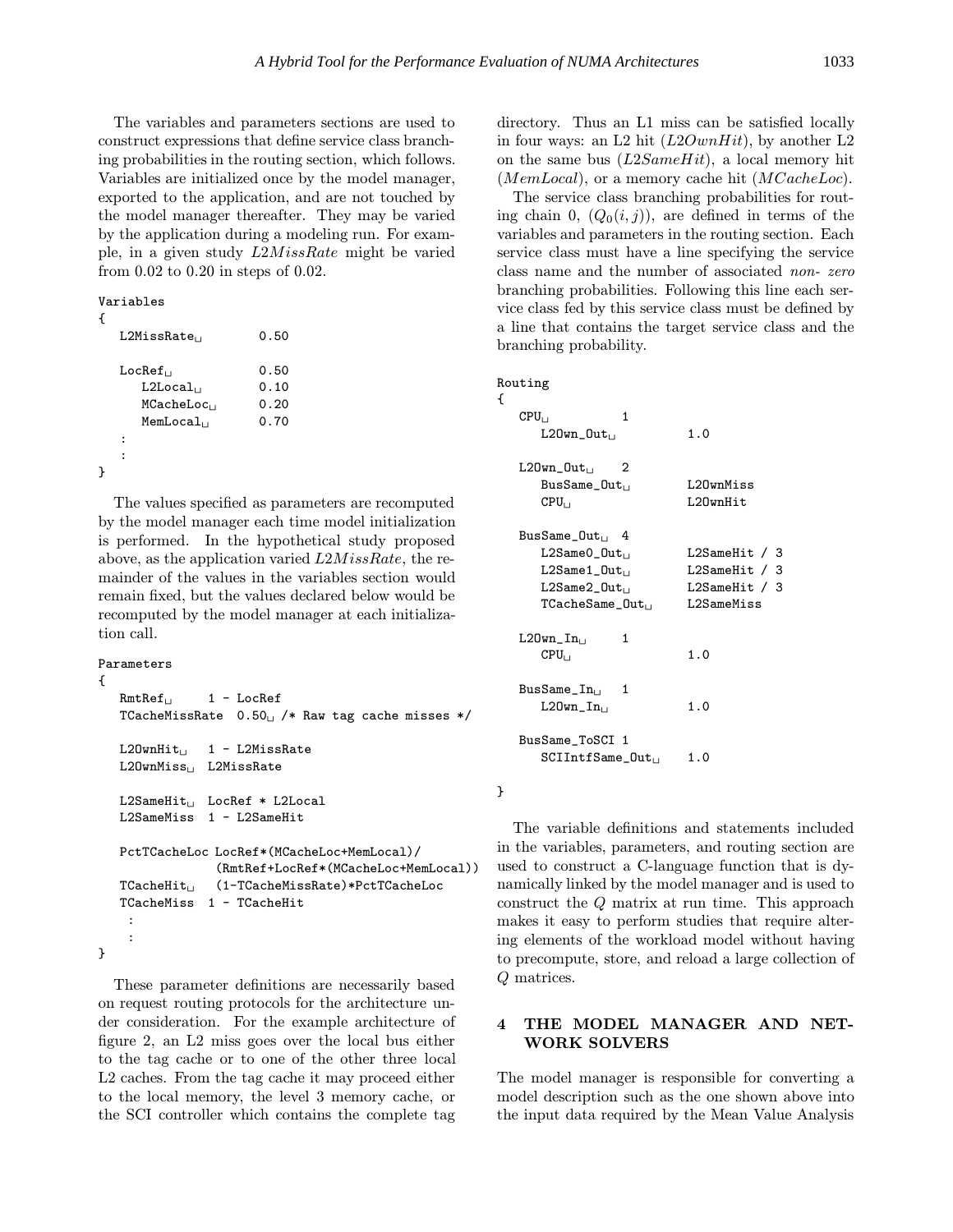(MVA) and simulation solvers. The four MVA based solvers are discussed first.

Solving a closed queuing network refers to the process of determining the mean utilization, throughput, population, and response at each server. Input data required for a multi-chain MVA solution includes the mean service time for each server, the population of each chain, and for each chain and server the relative number of visits made by that chain to that server. Our chain populations are one and the mean service times are specified directly in the system model description.

The per chain device visit ratios may be computed as follows. If Q is the class branching probability matrix for chain 0, then the class visit ratios V for chain 0 satisfy the equation  $V = VQ$ . The system as specified possesses 1 degree of freedom and cannot be directly solved for V. However, if  $V(0)$  is arbitrarily assigned the value 1.0, the system can be reduced in rank and solved for the remaining visit ratios. The model manager performs this step and assigns the class visit ratios to the array chain0vr. The device mapping function is then used to compute the device visit ratios for all chains in the following way (class 0 is assumed to be the CPU class):

```
for (ch = 0; ch < n_{chains}; ch++){
   dev = DevMap(ch, 0);d_vratio[ch][dev] = 1.0;for (cl = 1; cl < n_c classes; cl++){
       dev = DevMap(ch, cl);
       d_vratio[ch][dev] += chain0vr[cl];
   }
}
```
The MVA algorithm provides exact solutions for closed queuing networks of the type known as product-form. Product-form networks include those whose servers use a FCFS queuing discipline and exponentially distributed service times, but do not include networks having any FCFS servers with deterministic service times. If the service time distribution is assumed exponential when it is actually deterministic (as in most NUMA system components), throughputs are underestimated and queuing delays are overestimated. These observations motivated the development of our MVA-DSA (deterministic servicetime approximation) algorithm. In MVA-DSA the service time used in the MVA computation is dynamically reduced as a function of server load. The MVA-DSA approach is shown to match the results of simulation much more closely than does true MVA in (Geist, Smotherman, and Westall, 1996) and (Geist and Westall, 1996).

The use of the multi-chain version of the exact MVA algorithm is restricted to models of small NUMA systems because both the space and time complexity of the algorithm grow exponentially with the number of chains (processors). We have found the practical limit for the use of the exact MVA algorithm (with or without the DSA approximation) to be 8 processors. For larger models or for very fast performance on small models the approximate MVA algorithm is a better choice.

Approximate MVA is an iterative algorithm, and incorporating DSA is straightforward. After each of the normal approximate MVA solution steps, the service times of deterministic servers are adjusted using the normal DSA approximation. In all cases in which we have applied the algorithm we obtain convergence within 20 iterations.

The simulation solver is a typical discrete event simulation in which events represent arrivals and service completions at server nodes. Server parameters include service distribution (deterministic or exponential) and mean service times. For efficiency in routing, the workload manager converts the Q matrix for chain 0 into a compact representation which contains for each source service class only the destination service classes for which the branching probability is non-zero.

A transaction record is associated with each routing chain and carries the chain identity in element xachain and current service class of the transaction in element xaclass. When a transaction completes service, the following algorithm computes the identity of the next server to be visited:

```
rnum = random();
sre = &simroute[xact->xaclass];
for (i = 0; i < sre->count; i++){
    if (rnum <= sre->prob[i])
    {
       nextclass = sre->target[i];
       break;
    }
}
xact->xaclass = nextclass;
nextserver = DevMap(xact->xachain,
                    xact->xaclass);
```
The pointer *sre* points to the compact representation of the distribution function for the branching probabilities associated with the current service class. The DevMap function performs its usual function of mapping a (chain, class) pair to the associated real device.

The use of service class based routing within the simulation is the key to the simplicity of the routing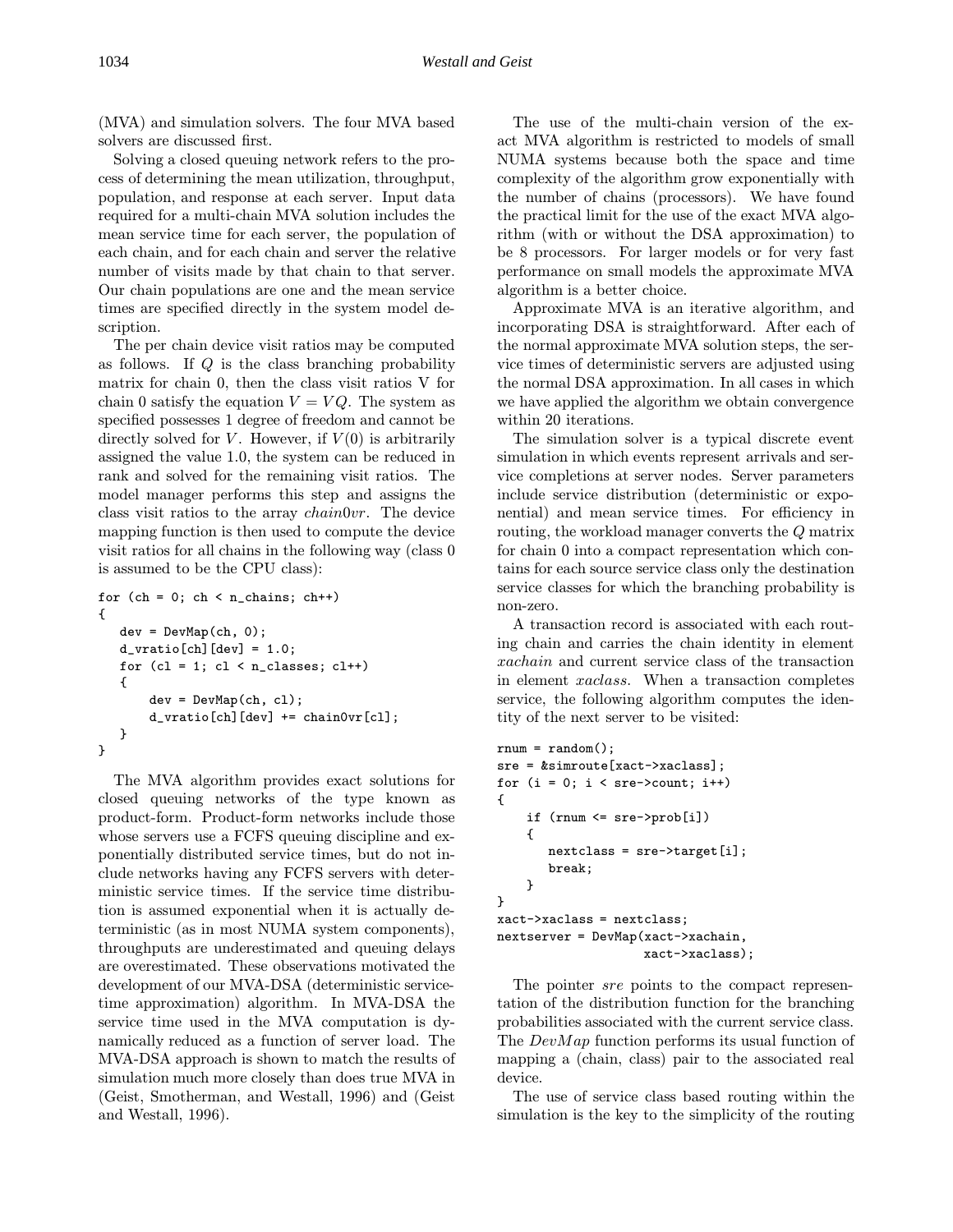and the decoupling of the model description from the simulation solver. If device based routing were used, it would be necessary to carry explicitly in the transaction record the state information (e.g., outgoing or incoming transaction) that is implicitly carried in the service class representation. It would then also be necessary to imbed in the simulation solver the logic required to act upon this explicit state information.

# 5 EXAMPLE

The system described in the previous sections was used to drive both simulation and MVA solvers. The value of L2MissRate was varied in steps of 0.05 from 0.05 to 0.65. The memory delay experienced by a transaction is the end-to-end time that elapses between the time a memory transaction leaves its CPU and the time it returns. The average memory delay reported by the exact MVA, approximate MVA with DSA, and the simulation solvers is shown in figure 4. Values reported by exact MVA with DSA are virtually identical to those of approximate MVA with DSA.

Simulation results are the average of 24 runs of 1,000,000 simulated processor cycles for each of the 13 data points (L2 miss rates) computed. Estimated confidence intervals range in size from 0.08 to 0.17 at a 90 % confidence level. The lack of smoothness in the simulation curve is a characteristic of deterministic service times and disappears, as one would expect, when exponential service times are used.

Elapsed time for the simulation was slightly more than 8 hours on a 486-66 PC. Elapsed time for computing the 13 data points with exact MVA was less than 10 seconds. Elapsed time for approximate MVA with DSA was less than 1 second.

## 6 CONCLUSION

The model description language provides a mechanism for describing a NUMA system and its workload in a way that is succinct yet quite readable. By using the model manager, the system designer can work from a single model description and conviently investigate the effects of varying both system and workload parameters. The extremely fast, but approximating, MVA-DSA solver can be used to interpolate between design points computed by simulation to provide detailed and accurate results in minimal time.

There are clearly a number of ways in which the existing tool might be improved. Included among them are the following: addition of a graphical front end for creating model descriptions; development of automated ways to derive branching probabilities from high-level workload characteristics; and, last but not least, verification of predicted results on a real NUMA system.

# REFERENCES

- R. Geist, M. Smotherman, and J. Westall. 1996. Performance evaluation of numa architectures. In Proc. 34<sup>th</sup> Annual ACM Southeast Conf., 78-85, Tuskegee, AL.
- R. Geist and J. Westall. 1996. Performance and availability evaluation of numa architectures. In Proc.  $2^{nd}$  Annual IEEE Intl. Computer Performance and Dependability Symposium, 271–280, Urbana, Il.
- E.D. Lazowska, J. Zahorjan, G.S. Graham, and K.C. Sevcik. 1984. Quantitative System Performance: Computer System Analysis using Queueing Network Models. New York: Prentice-Hall.
- D.E. Lenoski and W.D. Weber. 1995. Scalable Shared-Memory Multiprocessing. San Francisco: Morgan Kaufmann..
- K. Sevcik and S. Zhou. 1993. Performance benefits and limitations of large numa multiprocessors. In Proc. 16th IFIP Int. Symp. on Computer Performance Modeling, Measurement, and Evaluation (PERFORMANCE '93), 183–204, Rome, Italy.
- K.S. Trivedi. 1983 Probability and Statistics with Reliability, Queueing, and Computer Science Applications. Prentice-Hall, Englewood Cliffs, NJ.
- M.K. Vernon and M.A. Holliday. 1986. Performance analysis of multiprocessor cache consistency protocols using generalized timed petri nets. In Proc. Performance '86 and ACM SIGMETRICS 1986, 9–17, Raleigh, NC.

### AUTHOR BIOGRAPHIES

ROBERT GEIST is a Professor in the Department of Computer Science at Clemson University. He received a B.A. degree in mathematics and an M.A. degree in computer science from Duke University in 1970 and 1980 respectively, and he received M.S. and Ph.D. degrees in mathematics from the University of Notre Dame in 1973 and 1974 respectively. His research interests are in performance and reliability modeling of computer and communication systems and stochastic modeling in computer graphics.

JAMES WESTALL is a Professor in the Department of Computer Science at Clemson University. He received a B.S. degree in mathematics from Davidson College in 1968, a Ph.D in mathematics in 1973 and